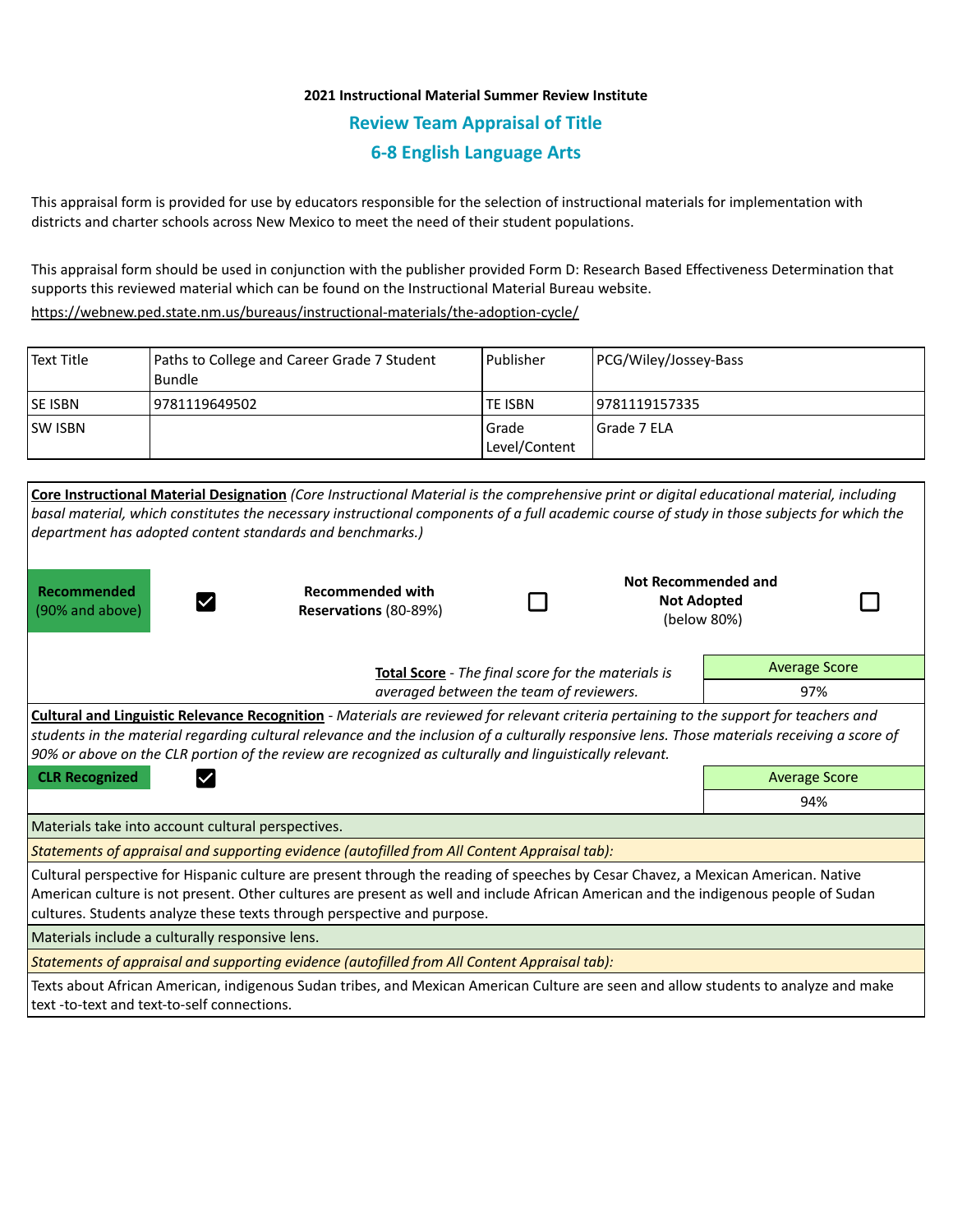**Standards Review** *- Materials are reviewed for alignment with the state adopted content standards, benchmarks and performance standards.*

Average Score

96%

Materials align with grade level ELA standards overall.

*Statements of appraisal and supporting evidence:* 

The materials in the curriculum meet 7th grade standards overall. There is a clear scope and sequence to follow that outlines where each standard can be found in each module. The materials provide opportunities for reading, writing, speaking and listening in each module and sub-unit. They also contain mid unit and end of unit assessment to track student progress and growth. Most student materials contain learning targets and all address the standards clearly. Each individual lesson details which standards are addressed within the teacher's guide. The teacher resource guide has all the necessary materials and directions for lesson preparation and delivery.

Materials align to reading standards.

*Statements of appraisal and supporting evidence:* 

Students are exposed to literary fiction and nonfiction in the formats of novels, plays, speeches, poems, children's books and short excerpts and passages. Students are also exposed to informational texts in novels, articles, website materials, excerpts and speeches. With each text, students are routinely asked text dependent questions to assess comprehension.

Materials align to writing standards.

*Statements of appraisal and supporting evidence:* 

Students are asked to write routinely in each lesson in a way that addresses 7th grade writing standards. Each module contains units that have specific writing tasks and accompanying rubrics and outlines. The materials embed multiple opportunities for students to write through the use of entrance and exit tickets; short responses; citing evidence; and tasks such as narrative, expository, and argument essays. Students are provided supporting graphic organizers, word banks, model essays, and opportunities to peer review and strengthen writing. Students conduct research in every module either using provided texts or the internet.

Materials align to speaking and listening standards.

*Statements of appraisal and supporting evidence:* 

Students actively engage in speaking and listening tasks. Students are presented a routine of how to discuss in peer groups and triads through the use of rubrics and fishbowl scripts. Students also participate in back to back and face to face discussions. Students practice speaking and listening in assessments, such as gallery walks, research presentations and formulation of claim statements. Peers meet for discussion appointments to ensure that they have diverse feedback.

Materials align to language standards.

*Statements of appraisal and supporting evidence:* 

Students are exposed to adjectives, commas, compound and compound-complex sentences. Students work with affixes, prefixes, suffixes and root words. Students focus on vivid verb choice and use of figurative language, both words and phrases. Students use graphic organizers for important vocabulary and context clues. Students are asked to reflect on strategies they used to determine vocabulary words and phrase meanings.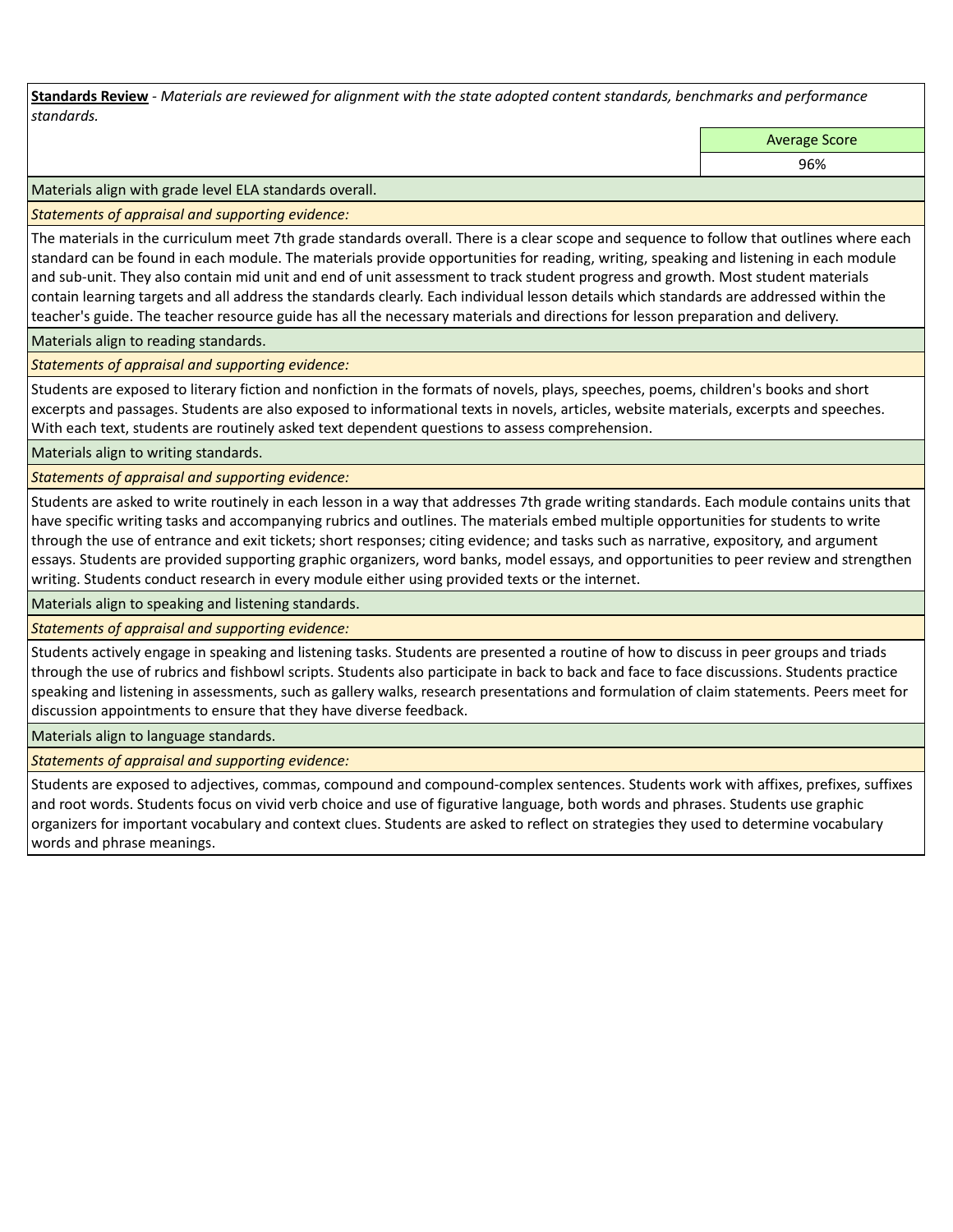**ELA Content Review** *- Materials are reviewed for relevant criteria pertaining to the support for teachers and students in the specific content area reviewed.*

Average Score

99%

Materials provide a selection and range of high-quality texts worthy of students' time and attention, exhibiting exceptional craft and thought and/or providing useful information.

*Statements of appraisal and supporting evidence:* 

Texts are high quality and some are award winning grade level appropriate texts. Each module utilizes an anchor text and supporting texts to help students make connections. Anchor texts are considered high interest texts for 7th grade students. There is a wide variety of text types to meet diverse learner interests. Students are provided model essays to read and analyze to aid in writing growth and development. Anchor texts used are A Long Walk to Water, Lyddie, and Narrative: The Life of Frederick Douglass. Module 4 requires students to read multiple articles about the adolescent brain and technology use.

Questions in the materials are high-quality text-dependent and text-specific questions. The overwhelming majority of these questions are text-specific and draw student attention to the particulars in the text.

*Statements of appraisal and supporting evidence:* 

Questions for texts are broken into sections or chapters and require students to go back and analyze what they have read. Answers come from the text and have to be supported with student evidence. Students are taught to read with a purpose; for each text, students read it three times with a new focus each time they read.

Materials provide scaffolding and supports to enable students' learning of English language arts.

*Statements of appraisal and supporting evidence:* 

Graphic organizers are provided. Some have sentence starters to guide students, others are left blank. Examples of essays are given for students to use as models. Discussion structures are modeled and scripts are given to students in "fishbowl" format. In the teacher's guide, each section has a "meeting students' needs" section to help teachers adjust teaching for diverse learners. The lesson plans give clear modeling for students before they are released to work independently and in small groups. Vocabulary organizers and strategies are provided and explicitly taught. Some key words have given definitions, while others require students to use resources such as peers, dictionaries and context to form their own definitions.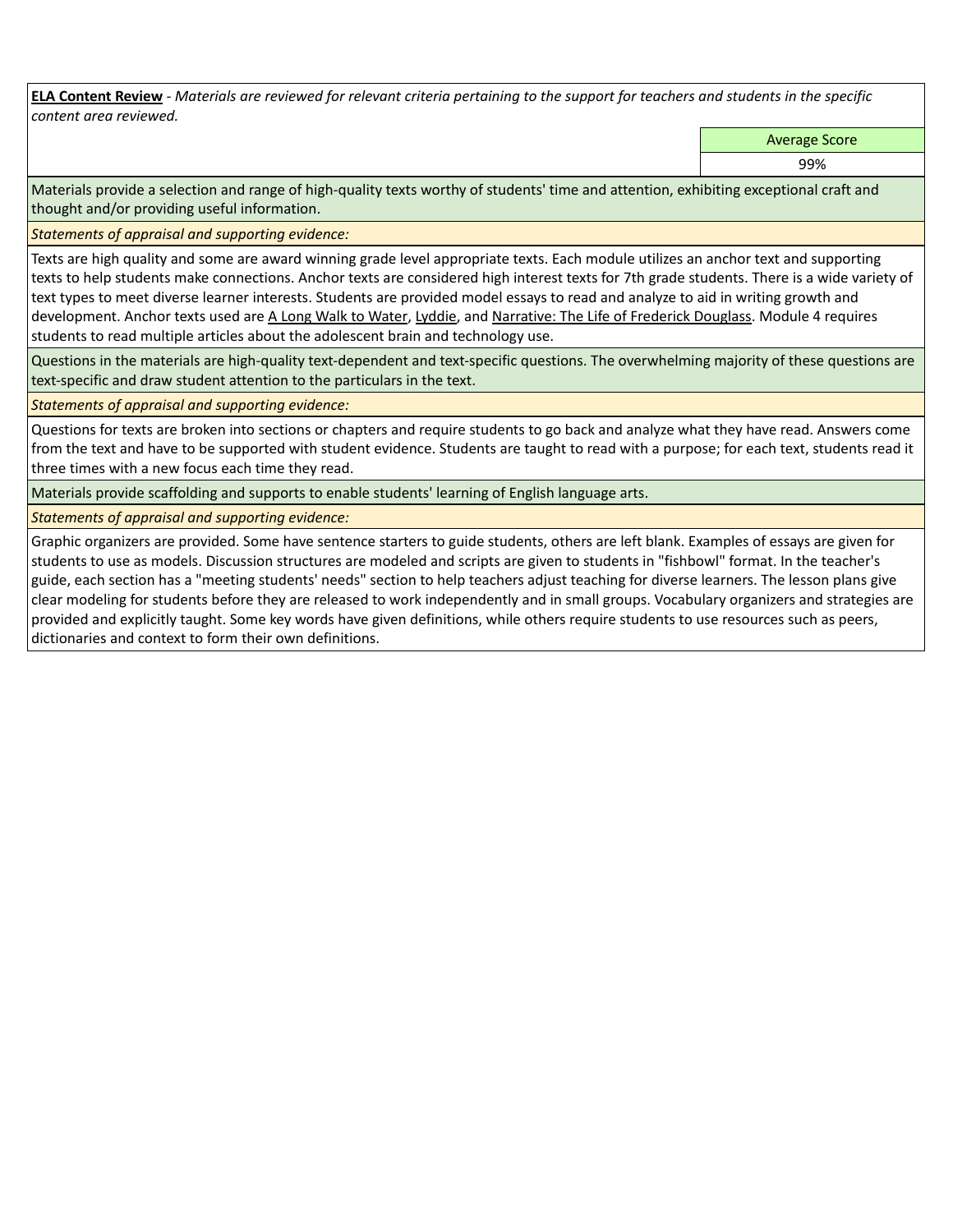**All Content Review** *- Materials are reviewed for relevant criteria pertaining to the support for teachers and students in the material regarding the progression of the standards, lesson structure, pacing, assessment, individual learners and cultural relevance.*

Average Score

97%

Materials are coherent and consistent with the standards that all students should study in order to be college and career ready.

*Statements of appraisal and supporting evidence:*

Materials meet 7th grade standards. Students are given multiple chances to speak and interact with peers. Students are given a clear model and rubric to follow for essay writing. Students are taught research skills, including learning about plagiarism, and are expected to analyze source credibility. Students are expected to embed pictures digitally and type out essays when technology is available.

Materials are well designed and take into account effective lesson structure and pacing.

*Statements of appraisal and supporting evidence:*

Teachers are given a general outline that can be modified based on individual classroom needs within the Teacher's Guide. The curriculum consists of four modules and is set up to be taught one module per nine weeks.

Materials support teacher planning, learning, and understanding of the standards.

*Statements of appraisal and supporting evidence:*

Each lesson contains an overview for the module, the unit and each individual lesson within the teacher guide. There are material lists, teacher notes, meeting student needs, required texts and reference to the resource guide. Lessons also suggest cross content connections and lesson extensions. Standards are provided at the beginning of each unit for the entire unit and are individually presented in each lesson as they occur.

Materials offer teachers resources and tools to collect ongoing data about student progress on the standards.

*Statements of appraisal and supporting evidence:*

Teachers are given rubrics for assessing student responses. There are speaking and listening rubrics for peer interactions to assess conversations. Lessons contain entrance and exit tickets to see growth from beginning to end of the unit. Each unit contains a mid unit and end of unit assessment to assess student growth before the final essay. Options for formative and summative assessment are found throughout the modules.

Materials support effective use of technology to enhance student learning.

*Statements of appraisal and supporting evidence:*

Teachers are given guidance to allow students to use technology in the classroom to research and produce writing. Students are provided research guidelines to complete. Students are also prompted to embed images into documents to show they know how to utilize technology. For example, students identify images of the brain and insert them into a graphic organizer. Students also use technology to publish a children's book.

Materials can be easily customized for individual learners.

*Statements of appraisal and supporting evidence:* 

Teachers have access to graphic organizers, sentence frames, fishbowl strategies, and example essays. Outlines are provided for long written responses. The Meeting Student Needs section of the teacher guide references pairing of native speakers for individual learners.

Materials give all students extensive opportunities and support to explore key concepts.

*Statements of appraisal and supporting evidence:*

Students are given multiple opportunities to meet with peers as they plan their work; to think pair share; to do back to back, face to face talks; to meet in triads; and to discuss and dissect texts. Students use peer groups to make claims, identify evidence, define words and review essays.

Materials take into account cultural perspectives.

*Statements of appraisal and supporting evidence:*

Cultural perspective for Hispanic culture are present through the reading of speeches by Cesar Chavez, a Mexican American. Native American culture is not present. Other cultures are present as well and include African American and the indigenous people of Sudan cultures. Students analyze these texts through perspective and purpose.

Materials include a culturally responsive lens.

*Statements of appraisal and supporting evidence:*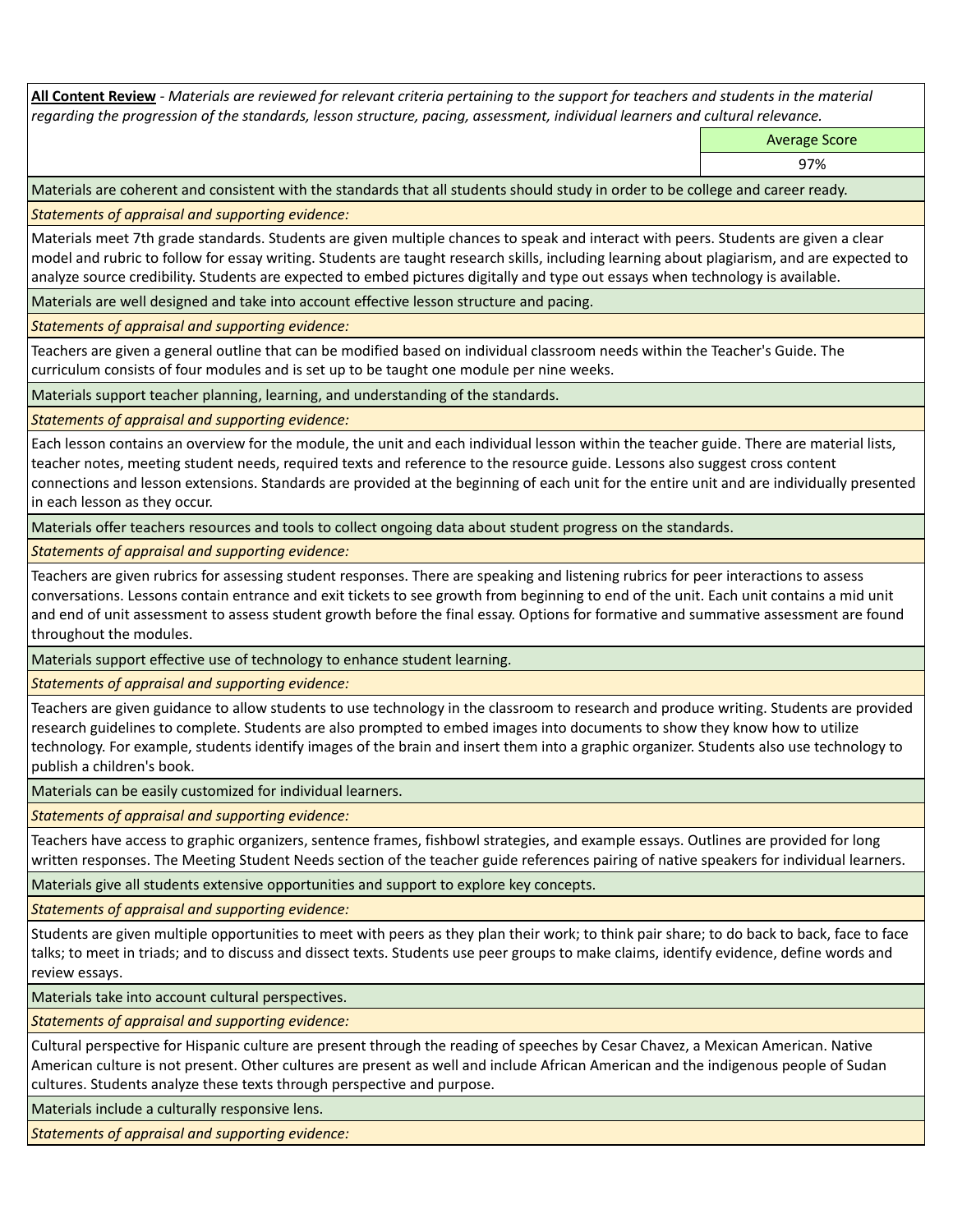Texts about African American, indigenous Sudan tribes, and Mexican American Culture are seen and allow students to analyze and make text -to-text and text-to-self connections.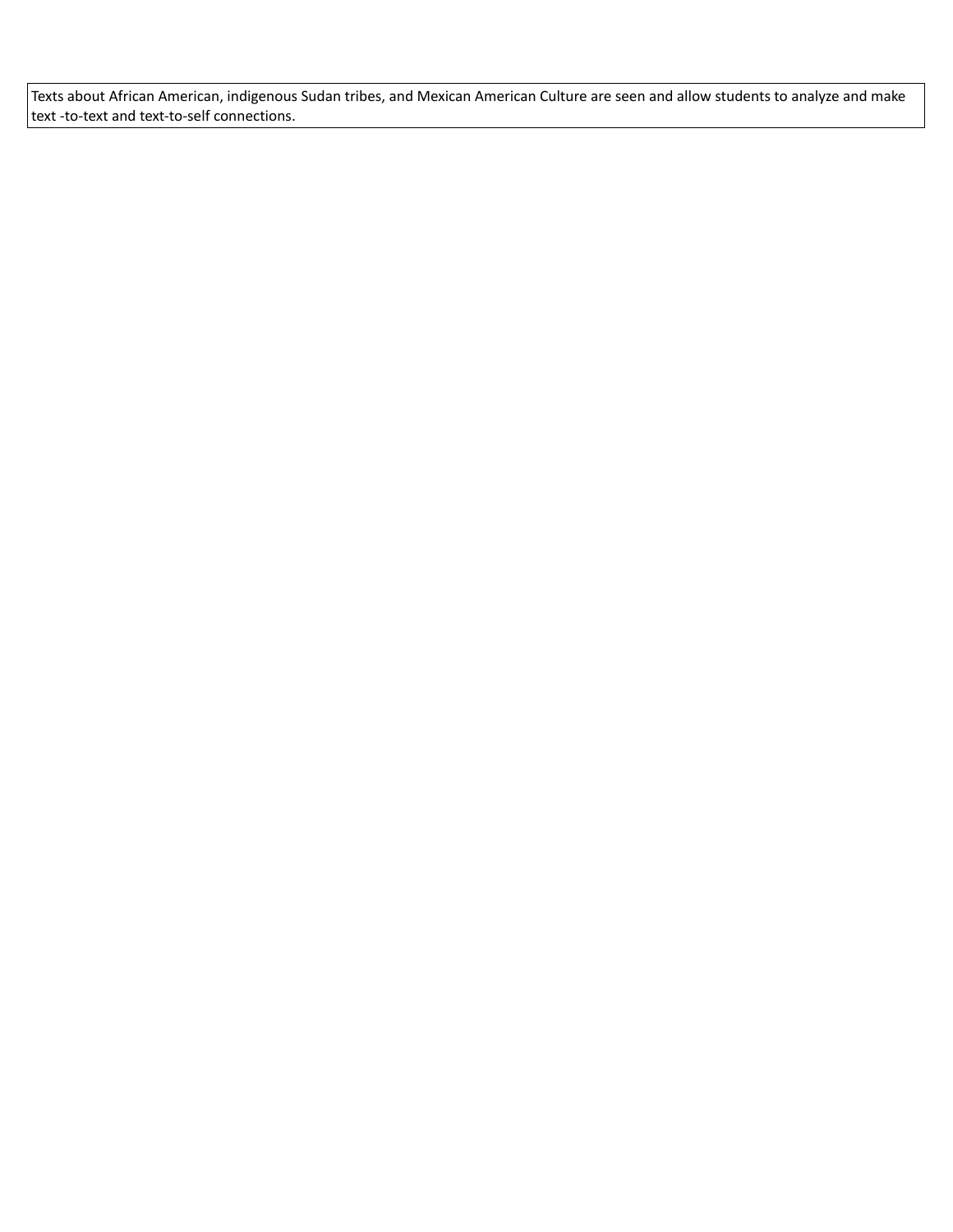**Reviewers' Professional Summation** *- These materials are reviewed by Level II and Level III educators from across New Mexico. The reviewers have brought their knowledge, experience and expertise into the review of these materials. They offer here their individual summary of the material as a whole.*

Reviewer #: 67

*Background and experience:*

Level II Teacher with 10 years experience teaching K-8 special education and reading intervention with an emphasis on structured literacy. Master's degree in Educational Leadership. Curriculum Coordinator for school.

## *Professional summary of material:*

The 7th grade Pathways curriculum meets all standards for 7th grade instruction in reading, writing, speaking and listening, and language. Students read a wide variety of texts, both fictional and informational. Each module has students read an anchor text, some novels and some informational articles. There are also accompanying texts to the anchor text and recommended texts for all levels of readers. Students interact fully with the text, completing activities that include answering text-dependent questions in written responses with evidence cited as well as answering orally. Discussion is prevalent in all lessons and includes opportunities for students to participate in whole group discussion as well as a variety of small group and partner discussion using different discussion protocols. Students have multiple opportunities to practice each standard in varying ways. Each unit includes practice activities as well as assessments in the beginning, middle, and end and a performance task at the end of each module. The performance tasks allow students to complete an assessment that relates to real-life and has a hands-on interactive component. Technology is embedded throughout the 7th grade curriculum and students type written responses as well as use technology for research and publishing materials, such as brochures and children's books. Teachers are given clear plans for each lesson, with necessary materials and texts, as well as teacher notes to help them prepare. Each lesson has 1-3 sections called "Meeting Student's Needs" that provide teachers with guidance for how to differentiate and extend the lessons for students that are diverse learners, including students in special education or ELL students, and students who are working at advanced levels. Although there is not much content that is specific to Hispanic culture and no content that is offers the Native American voice, there is diversity in culture exhibited throughout the texts and materials. This curriculum is teacher friendly and student friendly and will allow students to meet the rigorous demands of the standards at the 7th grade level in a scaffolded manner.

Reviewer #: 68

*Background and experience:*

Level II teacher with 8 years experience teaching Honors, Inclusion and General ELA in grades 6 and 7. Endorsed in ELA and SS. Assists in creating and modifying materials and pacing guides at the district level. Master's Degree in Business Administration. ELA Department Lead.

*Professional summary of material:*

This curriculum covers all 7th grade CCSS clearly and has materials and resources that are appropriate and accessible for all students. The structure of the text is designed in 4 coherent modules that can be taught one per nine weeks. Modules and units are adjustable to meet teacher and student needs. Throughout the materials, there is a wide range of both literary and nonfiction texts for students to use. Each module 1-3 utilizes an anchor text that students read. Supporting texts are provided for the purpose of comparing and contrasting, explaining historical events, and helping students comprehend materials. In module 4, students are presented with many research-based articles and photos to aid in compiling a final presentation. Students are also taught how to conduct independent research and assess source types and credibility on their own. There are opportunities embedded, especially in module 4, for students to use technology for research and to publish final products of their work. This curriculum also incorporates multiple cultural perspectives into the lessons. There are Hispanic American texts, Sudanese texts, and African American texts as well as sources written by authors with varied backgrounds. The materials embed multiple opportunities for students to write through the use of entrance and exit tickets, short responses, citing evidence and culminating performance tasks (narrative, argumentative, and expository). Students are provided clear rubrics, models and criteria to be successful. The materials are set up in a manner that will build on a student's college and career readiness through multiple exposures to writing, technology use (for research), reading, speaking and listening.

Reviewer #: 69

*Background and experience:*

Level III educator with 17 years of experience teaching ELA, English Language Learners, Grades 6-12. Master's Degree in Secondary Education. Endorsed in ELA, TESOL, Special Education, and Administration.

*Professional summary of material:*